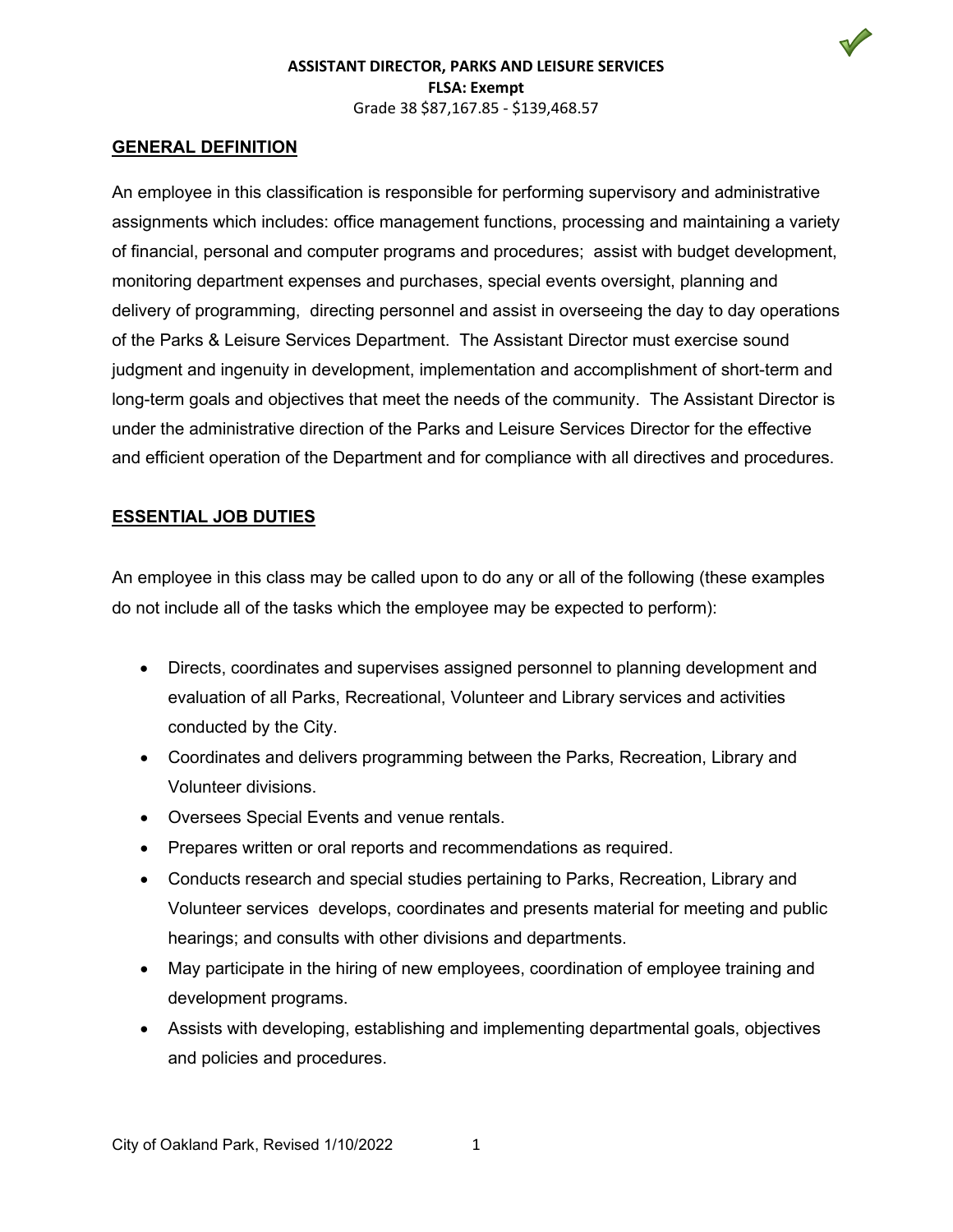### **ASSISTANT DIRECTOR, PARKS AND LEISURE SERVICES FLSA: Exempt** Grade 38 \$87,167.85 - \$139,468.57

- Coordinates the research and preparation of grant proposals for available government and private funding for various programs and projects administered by the department; administers grant funds, ensuring preparation and timely submission of required reports; maintains files of grant sources and supporting data.
- Assists in the study and analysis of departmental programs, facilities and programming services as a measure of evaluation to insure continued effectiveness in meeting the leisure services needs of the public.
- Identifies and resolves staff differences, conflicts and deficiencies.
- Assists with the development of short and long term plans for Parks, Recreation and Library programs and facilities according to anticipated growth, future interest and expanded needs.
- Performs related work as required and as directed.
- Meets with City Advisory boards, civic groups and schools to explain Leisure Services activities and use of facilities.
- Serves as Director in Director's absence

# **KNOWLEDGE, SKILLS & ABILITIES**

- Considerable knowledge of the objectives and ideals of public leisure services, ability to organize and analyze information from different perspectives and formulate recommendations.
- Considerable knowledge of professional leisure services philosophy and principles, procedures, methods, practices and materials.
- Considerable knowledge of pertinent Federal, State and local laws and ordinances governing the activities of the department.
- Ability to assist in the development and preparation of new construction projects and to provide professional assignments and to provide proper supervision and direction to provide a safe and enjoyable experience to the community.
- Ability to promote, administer, deliver and evaluate a leisure services program suited to the community.
- Knowledge of a computer to enter, retrieve, review or modify data; utilizing work processing, spreadsheet, database, presentation communications, social media and other software programs.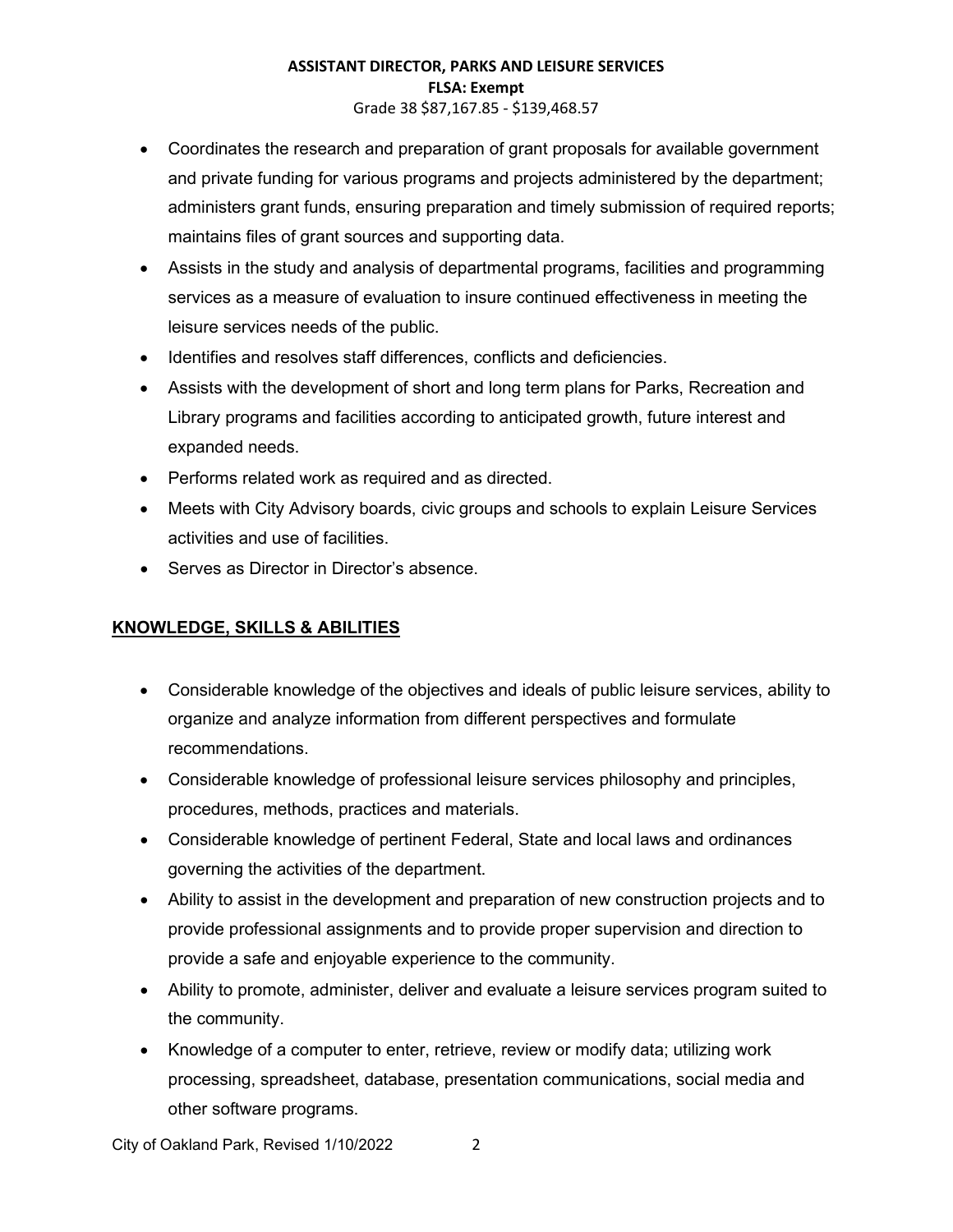### **ASSISTANT DIRECTOR, PARKS AND LEISURE SERVICES FLSA: Exempt** Grade 38 \$87,167.85 - \$139,468.57

- Knowledge of leisure services activities for children, adolescents, adults, senior citizens and a diverse community and /or special needs.
- Skill in planning, organizing, assigning and coordinating the activities of professional, para-professional and clerical employees in a manner conducive to high morale and effective public service.
- Skill in dealing constructively with conflict.
- Skill in responding with tact, composure and courtesy when dealing with employees or the public who may be irate or experiencing significant stress.
- Ability to establish and maintain effective working relationships with employees, elected officials, community leaders, advisory groups, school representatives, civic organizations, local businesses and the general public; including groups of all ages and socio-economic backgrounds.
- Ability to express ideas clearly when providing oral and written reports and recommendations on administrative, financial and technical issues.

# **PHYSICAL REQUIREMENTS**

The City of Oakland Park is an Equal Opportunity Employer. In compliance with the Americans with Disabilities Act (42 U.S. C. 12101 et.seq.), the City of Oakland Park will provide reasonable accommodations to qualified individuals with disabilities and encourages both prospective and current employees to discuss potential accommodations with the employer. The physical demands described here are representative of those that must be met by an employee to successfully perform the essential functions of this job.

Tasks involve the ability to exert light physical effort in sedentary to light work, but which may involve some lifting, carrying, pushing and/or pulling of objects and materials of light weight (5- 15 pounds). Tasks may involve extended periods of time at a keyboard or workstations. Work is performed in usual office conditions with rare exposure to disagreeable environmental factors. Some tasks require visual abilities. Some tasks require oral communications ability.